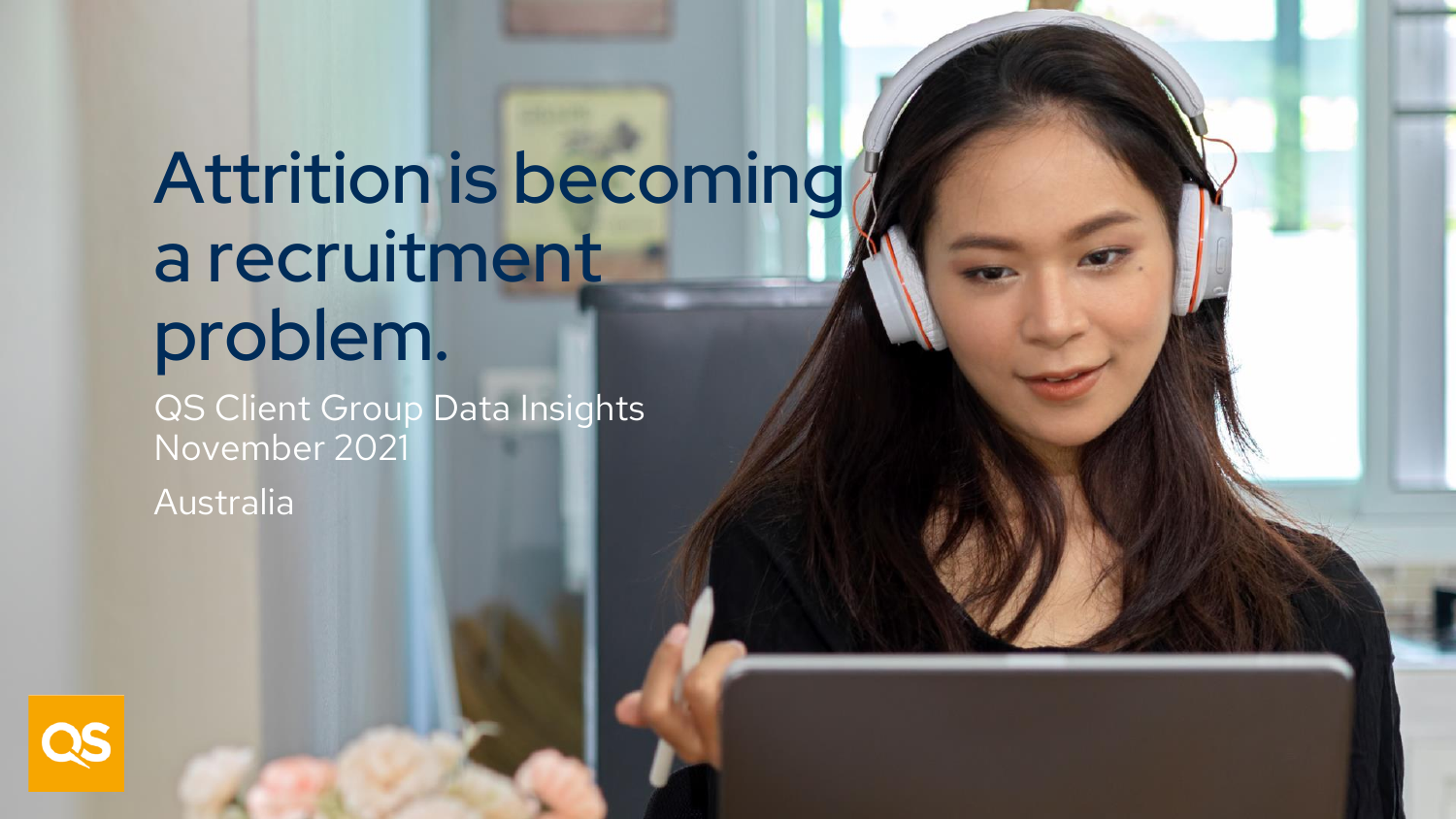### 1 in 6 students withdraw within their first year and don't complete their course

First-Year Postgraduate Attrition Rate\*

First-Year Undergraduate Attrition Rate\*

25%



25%

Source: [Department of Education, Skills and Employment, Australian Government \(dese.gov.au\)](https://www.dese.gov.au/higher-education-statistics/student-data/selected-higher-education-statistics-2019-student-data), Accessed 15 November 2021

Australian HEIs will welcome current and new international students to Australia in 2022, but it will likely take multiple intakes before we are back to pre-pandemic enrolments.

Extended collaboration across the institution to proactively engage and retaining our new students will be key to resolving the problem many are currently tasked with – 'filling the top of a leaky bucket.'

International student attrition rates are potentially on the rise and an average Australian HEI is **losing \$17.5 million\*\* or more** due to international student attrition.

Retention has become an issue for all divisions at an institution and recruitment teams have found that extending campaigns and comms past enrolment and into commencement is helping to increase student satisfaction and decrease attrition.

\*Attrition Rate = 'New Normal Attrition Rate', the proportion of students who commenced a course in the given year, and neither complete in year(x) or year(x + 1) nor return in year(x + 1). Students who changed institution are counted as attrited.

\*\* For new international students commencing in 2018, average fees lost in \$ using values for (Undergraduate | Postgraduate) = First-Year Attrition Rate (10% | 13%) \* Average number of First Year Commencing Students (2400 | 2300) \* Average Total Course Fees (\$32,000 | \$33,000)

- Private and confidential. Not for distribution outside the QS Client Group -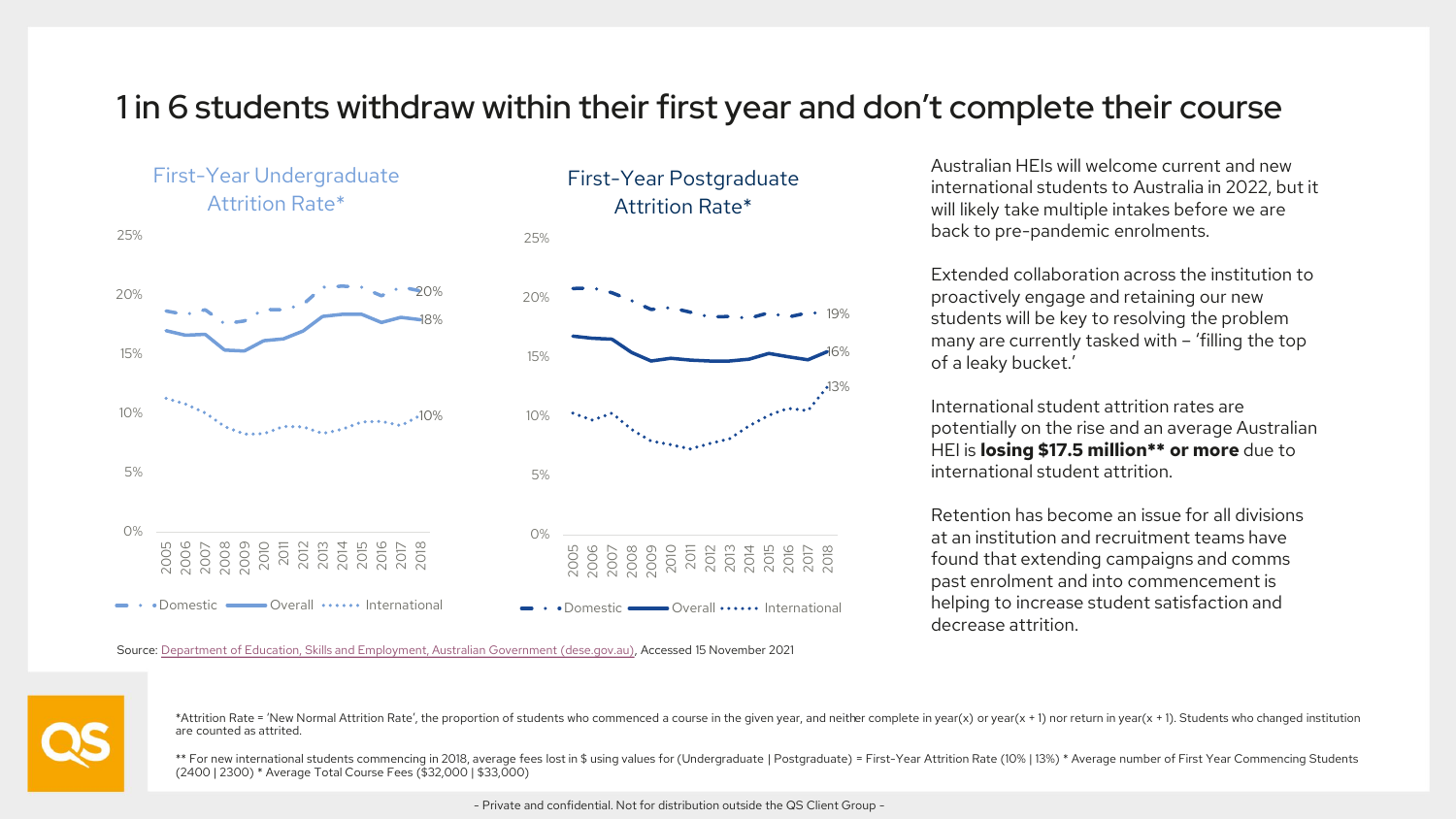## 2 in 5 students who were struggling in their first semester were dissatisfied and disappointed with their course

What three things are most important to you when choosing a university?



Source: [QS International Student Survey 2021 Volume 3](https://www.qs.com/portfolio-items/international-student-survey-2021-australia-and-new-zealand-student-experience-and-post-study-aspirations/): Australia and New Zealand (qs.com)

A review of various datasets shows us that the excitement and enthusiasm about courses built up for a student during the recruitment stages may start to fizzle out once the student arrives and commences.

**39%**\* of enquirers and applicants say that course is the top factor for them when choosing a university.

**36%** of over 5,000 offer holders for 2020 and 2021 intakes told QS that they accepted their offers because of the USPs for the course.

#### *40%\*\* of students we contacted who were disengaged in their studies told us they were dissatisfied by their course.*

If the high expectations set during their recruitment journey fall short in their first year, institutions will continue to see hundreds of students withdraw every intake.

QS is seeing a trend of success across International and Marketing Offices who are extending marketing comms and offering 1-1 support post enrolment and arrival.



\* [QS International Student Survey 2021 Volume 3](https://www.qs.com/portfolio-items/international-student-survey-2021-australia-and-new-zealand-student-experience-and-post-study-aspirations/): Australia and New Zealand (qs.com)

\*\*From a QS case study of just under 250 current, first year students (2020-2021)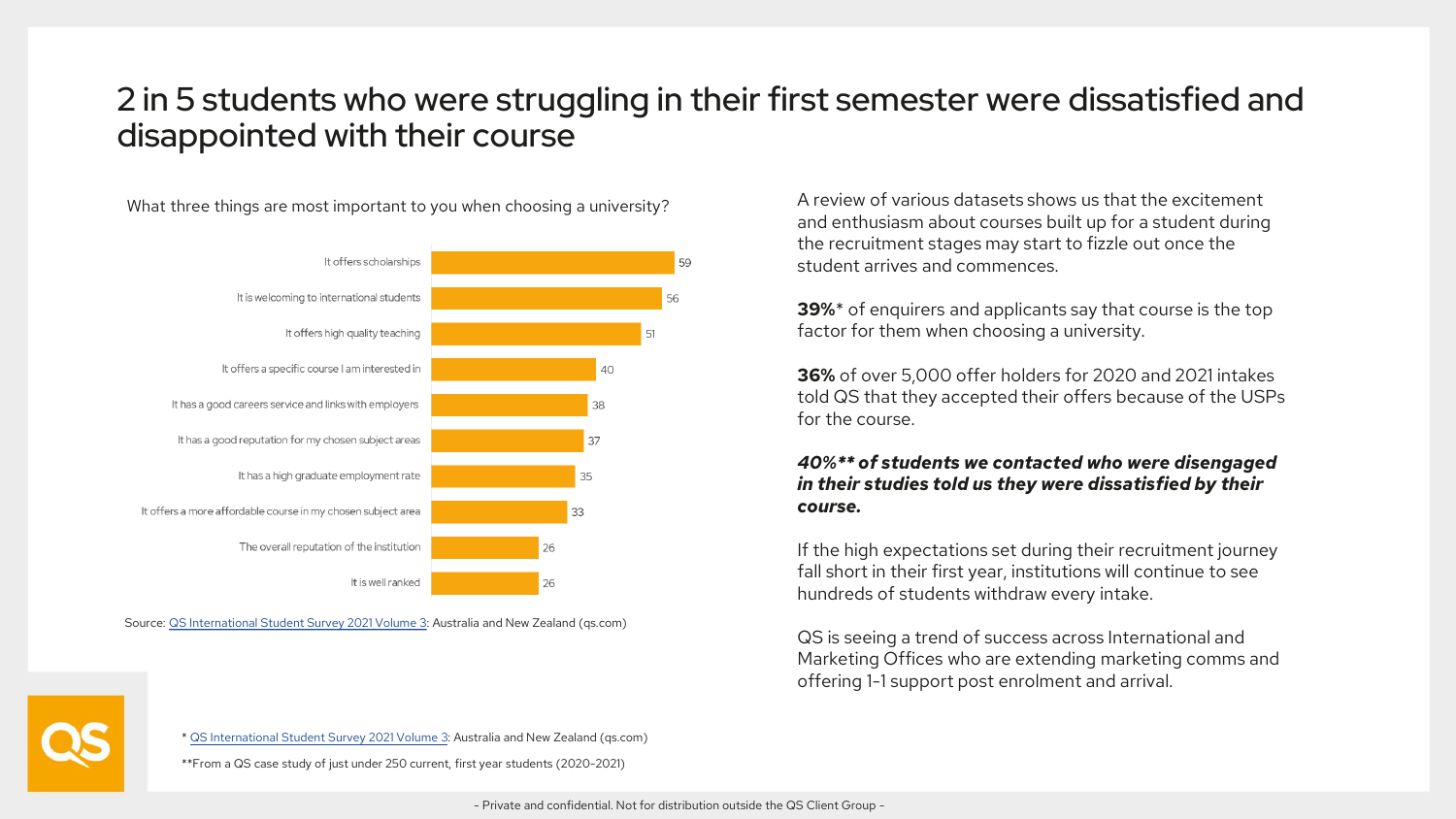## Proactive and 1-1 engagement in the first intake improves student satisfaction & retention

When thinking about your ideal student experience, what three things are most important to you?



Source: [QS International Student Survey 2021 Volume 3](https://www.qs.com/portfolio-items/international-student-survey-2021-australia-and-new-zealand-student-experience-and-post-study-aspirations/): Australia and New Zealand (qs.com)

Recruitment and marketing teams invest over 12 months nurturing each student through targeted campaigns and provide clear messages about course USPs and graduate outcomes – all of which are among the most important things to students at the decision-making stage.

For institutions who QS helped to extend these 1-1 comms and consistent support into the first intake of new students' journeys, QS achieved improvements of retention rates by up to 7% points.

Even **incremental improvement** in retention rates can create **significant savings** for an institution. If you can move that attrition dial even by 1% point, you could be saving up to **\$1 million every intake.** Moving the dial by 7% points created \$6.7 million in savings for the QS Client.

Recruitment and marketing teams have the expertise, copy and collateral needed to bridge the gap between a student's fantastic experience as a prospect to the experience many report as 'being left on their own to make their way' when they commence.

It is much easier for the recruitment teams to expand their engagement into the current student space, as opposed to the current student teams trying to engage earlier.

\* Institutions can plug in their own figures to project the positive \$ impact of an x% improvement in first-year attrition rate:

(*\$ saved in first-year tuition income) = x% improvement in attrition rate x (Average first year tuition fee) x (first year enrolment numbers)*